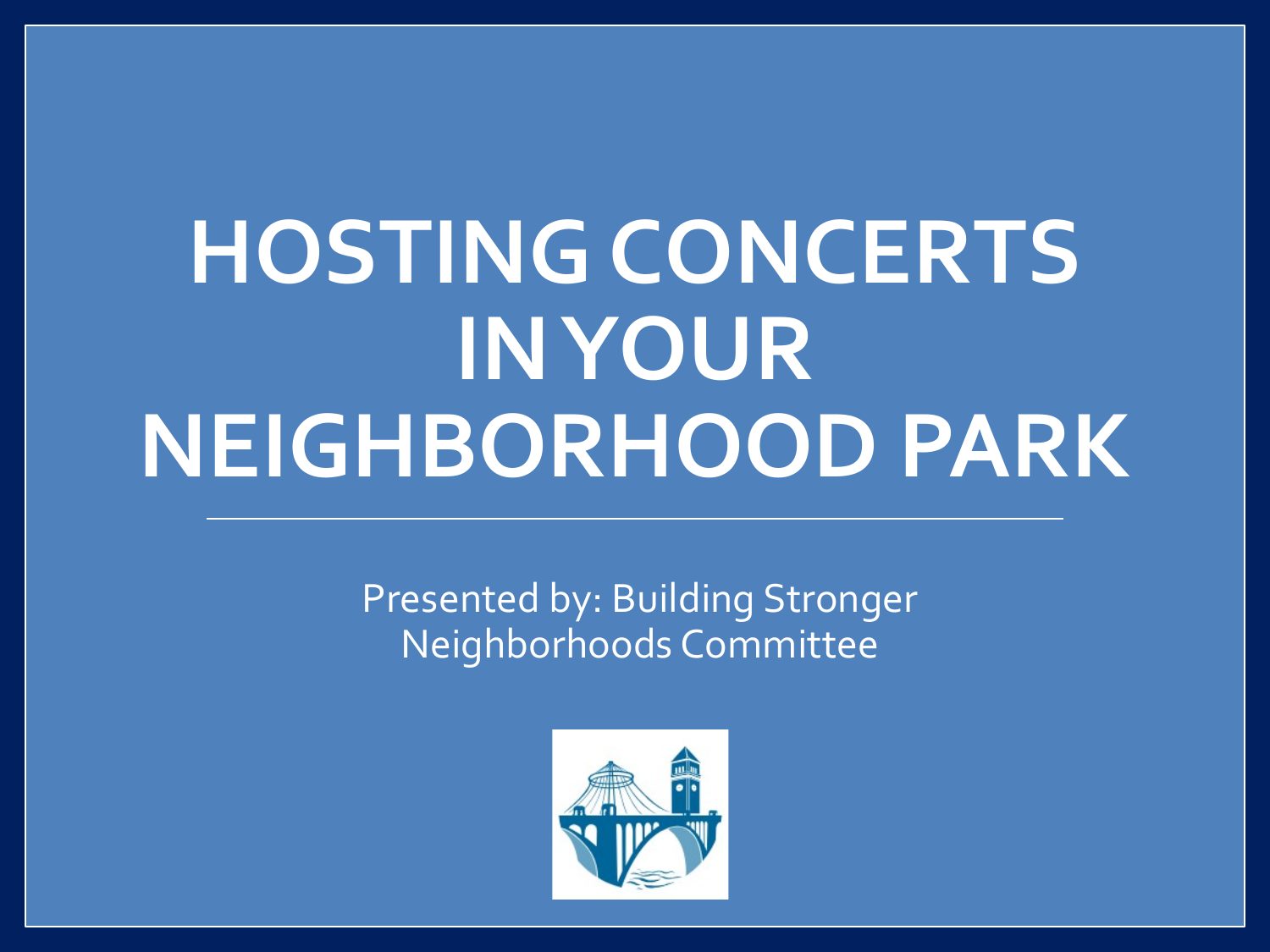# **Hosting A Summer Concert In Your Neighborhood**

- Phase 1 (Scheduling & Booking the Bands)
- January February starts preparation for the upcoming summer concert series.
- By midway through the month of January you should begin contacting musicians and bands for dates and scheduling in your neighborhood park. You should ideally have all the bands booked by the end of March.
- Find bands by investigating and checking out their performances at local venues. If you can't do this, get referrals. Victor or Diana (with the Audubon/Downriver neighborhood) know many musicians and can direct you to good ones. Also, Bill Burke 921-5579. He sets up "Pig Out in the Park" each year, and can help with what ever you're looking for. Another source is the Musicians Union. Total band and sound system costs over the past few years have varied between \$200.00 - \$750 per performance depending on the size and caliber of the band.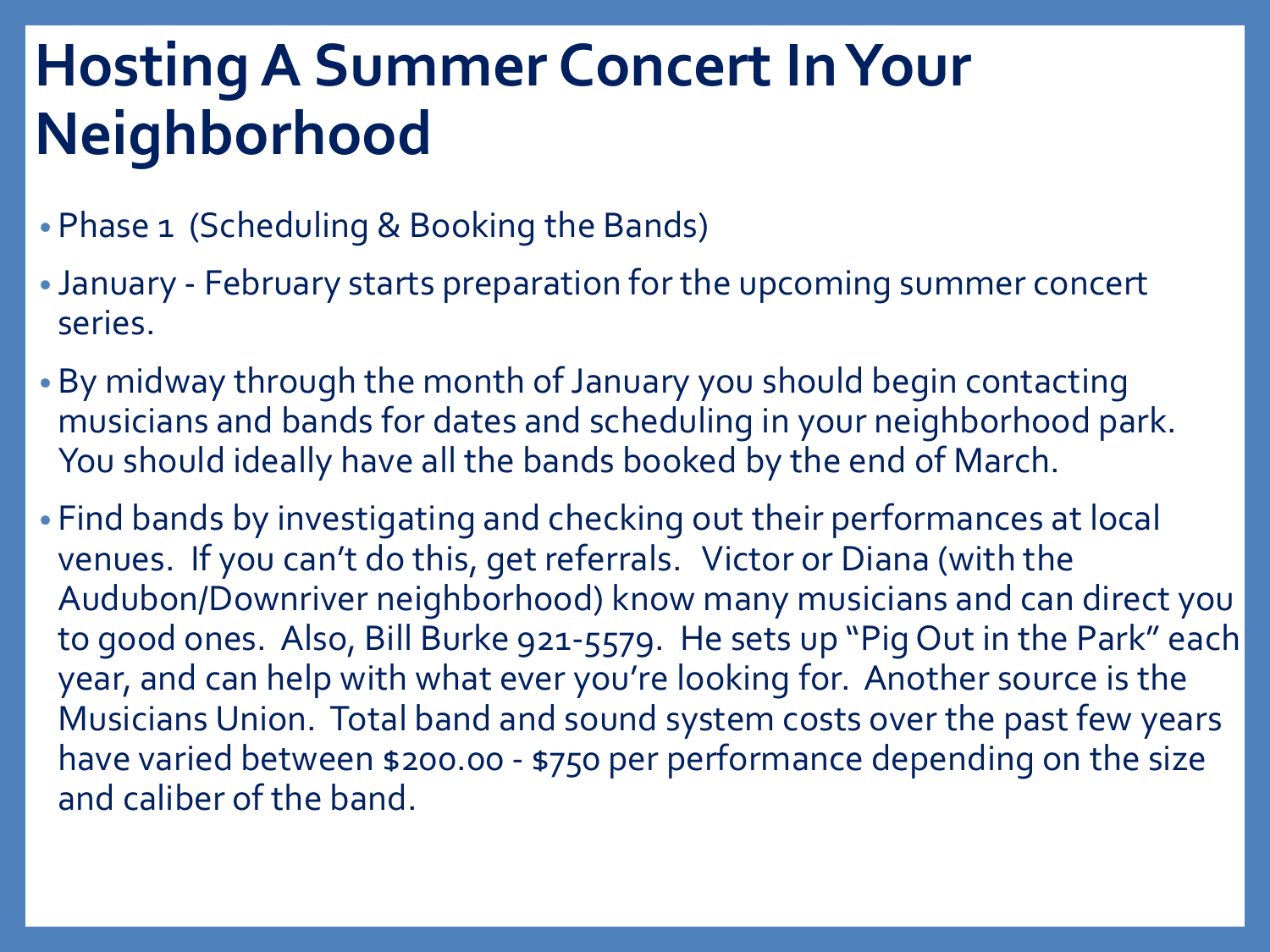## **Hosting A Summer Concert In Your Neighborhood**

- As you book the bands send out agreement letters or emails to get confirmations back from the bands in writing. Discuss costs, power available in the park, performance times and mid set break between 6:30 – 8:30pm. Discuss rain out plans or slipping performance dates. Since the schedule alternates Thursdays, a one week slip might be an idea, or a 24 hour slip. If you get this set up it can be published in the brochure.
- Some bands may require sound systems Sound system providers currently used are;

Jay Nordling 714-9418, Jeff Angel 994-9366, Pat Hickey 747-4804,

Josh Bell 216-1426, Pam Meyers 323-4944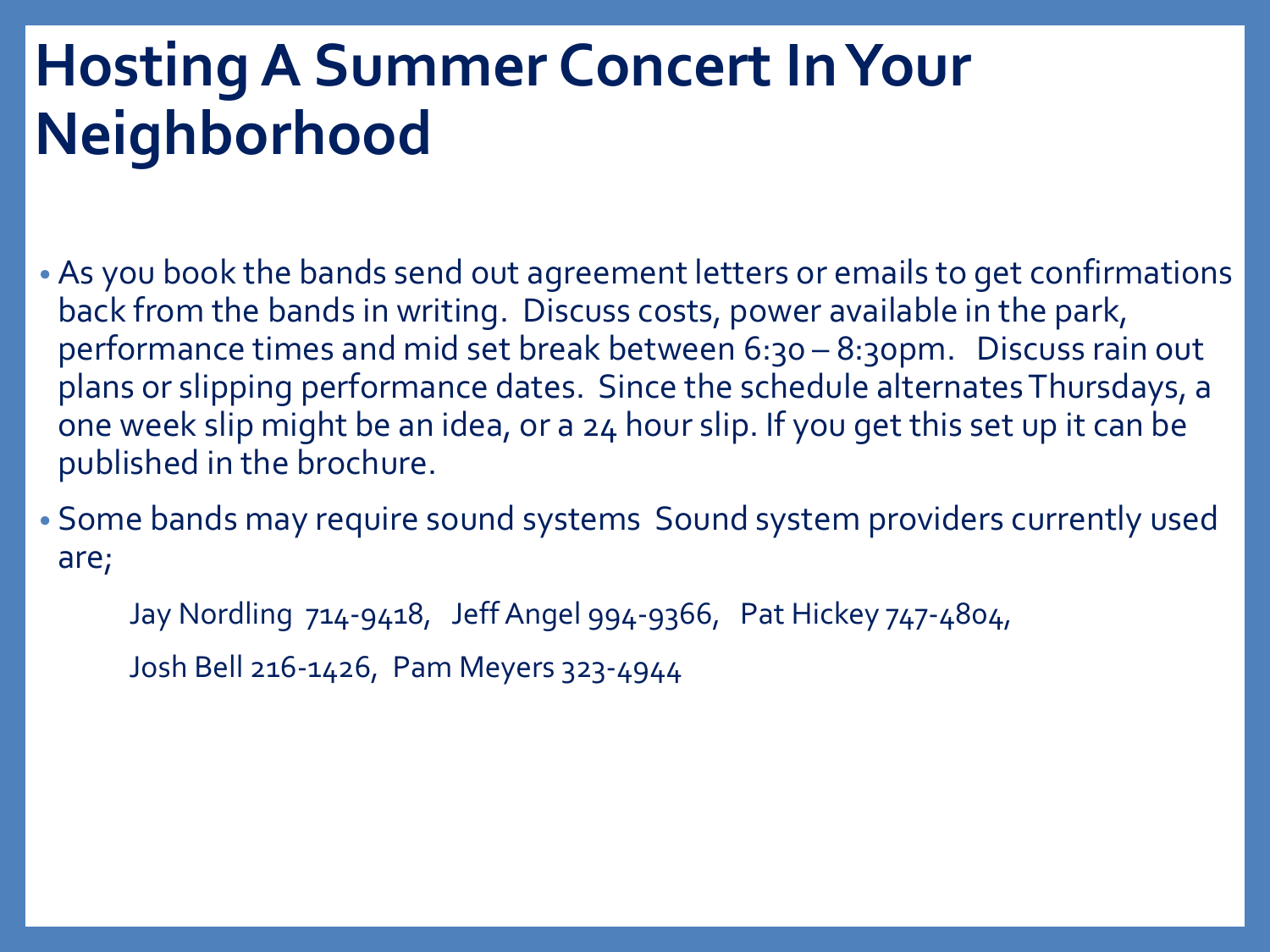#### **How To Host A Summer Concert In Your Neighborhood**

- Phase 2 (Park Permit & Event Insurance)
- March –April Secure Event Insurance, Park Use Permit.
- All Lines Insurance 1501 Northwest Blvd. Tom Moore.
- Contact Park Operations Department 363-5455 to obtain copy of Park Use Permit.

- Phase 3 (Sponsorship and Revenue Collection)
- Mail out the letter to the businesses in the Neighborhood and past concert contacts seeking sponsorship.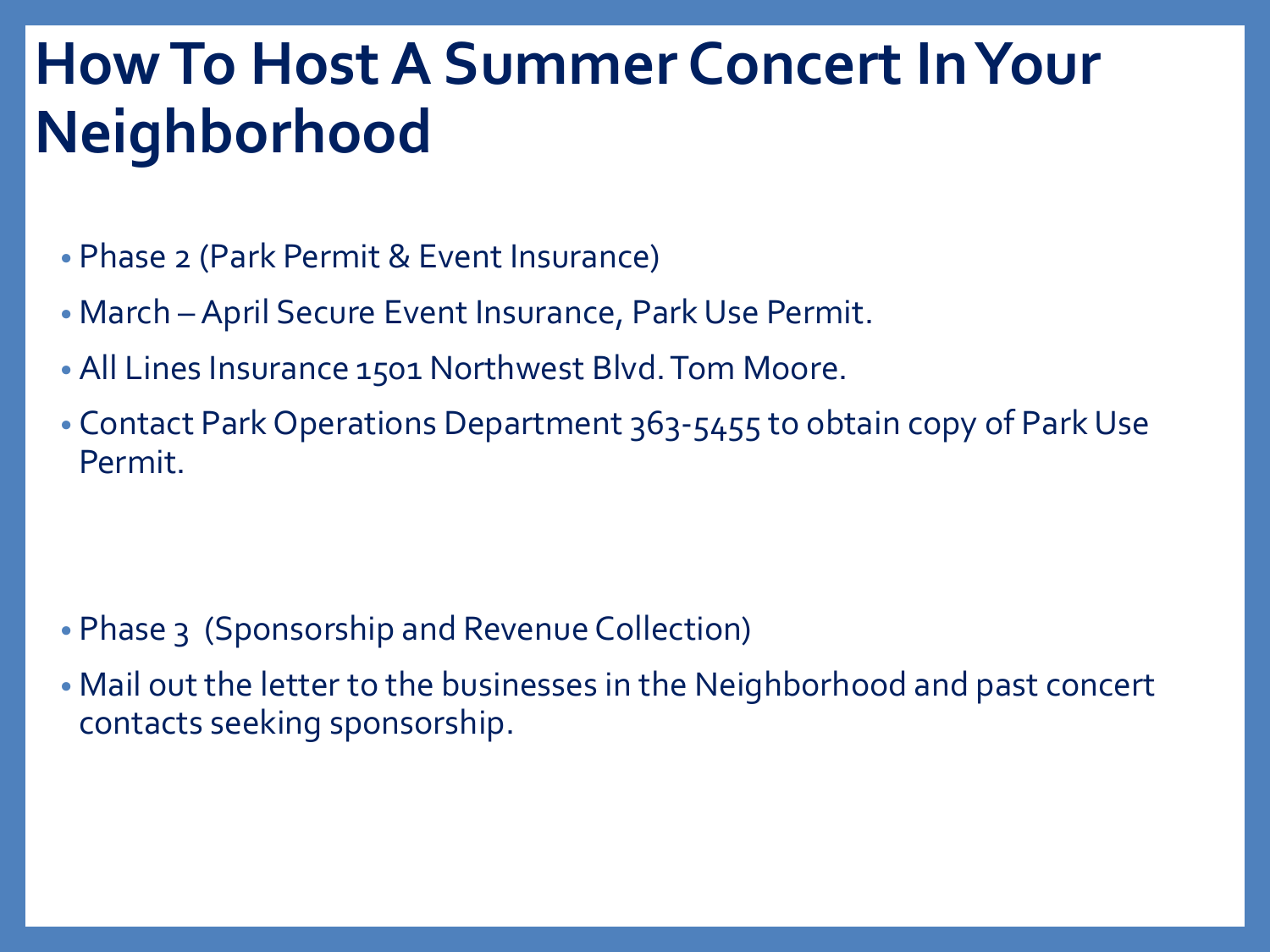## **How To Host A Summer Concert In Your Neighborhood**

- Phase 4 (Promotion & Concert Preparation)
- Distribute posters up at various businesses and at COPS Shops to help promote the concerts. The poster should have the date, location, bands and contact information boldly listed.
- Contact the Inlander and the Spokesman Review along with any other media you can think of and tell them about the concerts. Facebook, LinkedIn, Neighborhood Website, NextDoor, community calendars on local radio stations are great options.